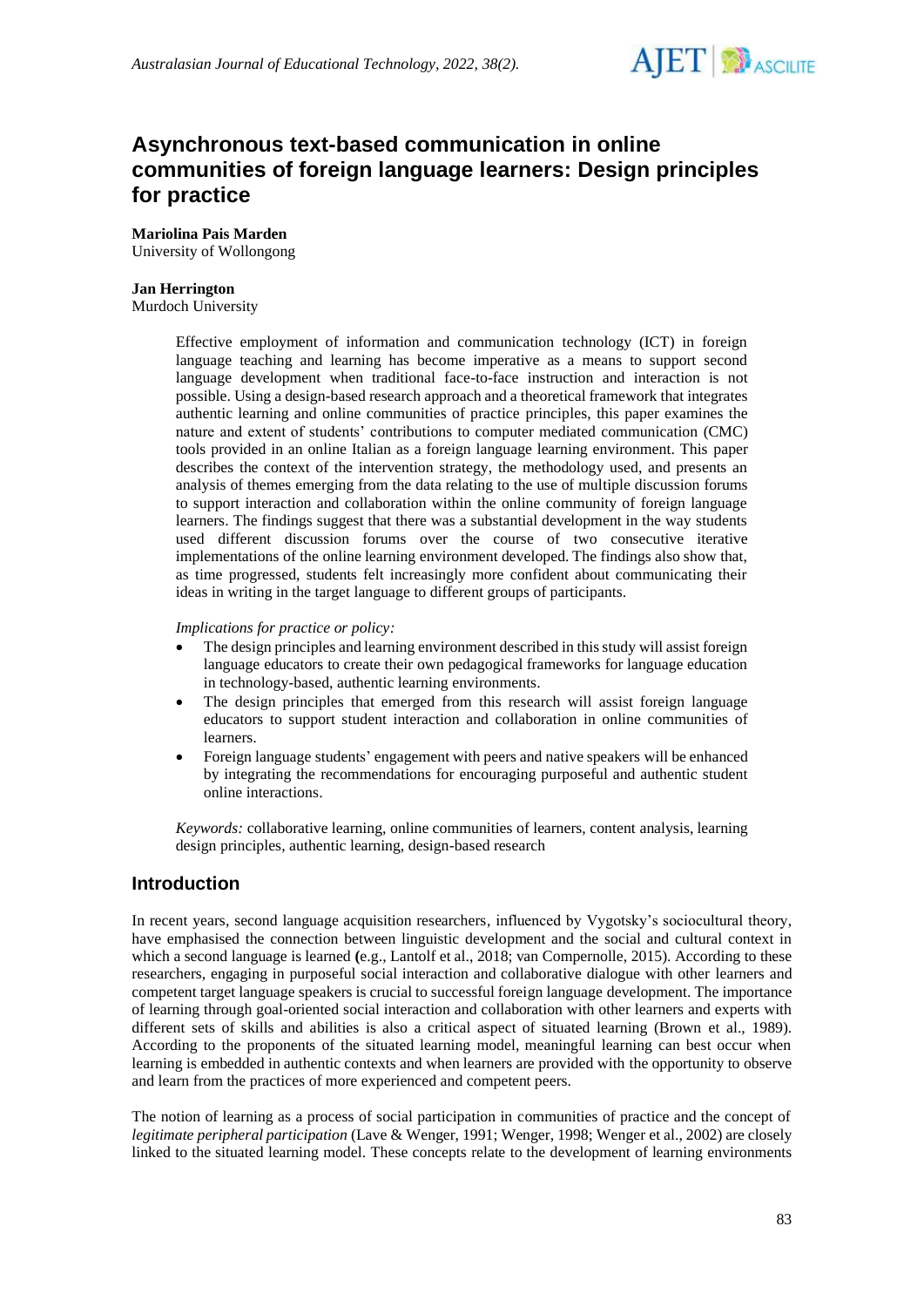

in which learners become involved and engaged in the practices of a particular community and gradually acquire knowledge and skills from expert community members. Recent research into technology-supported language teaching and practice has discussed the unique benefits of integrating asynchronous and synchronous text-based computer mediated communication (CMC) tools into the second language classroom to provide opportunities for authentic and collaborative target language practice with target language speakers (Martin et al., 2012; Petersen & Sachs, 2015).

In this paper we report on a design-based research study which explored the nature and extent of students' contributions to the asynchronous CMC tools and resources provided to support interaction and collaboration in an online community of intermediate and advanced level students of Italian foreign language learners. The pedagogical approach employed in this study integrated aspects of Vygotsky's sociocultural theory applied to second language acquisition (Lantolf et al., 2015), situated and authentic learning, and principles that guide the development and implementation of successful online communities of practice and communities of learners to develop an online learning environment that provided opportunities for meaningful language practice. The paper concludes with a set of design principles and guidelines to support other language instructors who may wish to integrate internet-based tools to facilitate student interaction and collaboration in an online community of learners.

### **Literature review**

With overall reference to Vygotsky's sociocultural theory, three significant areas of research and literature informed the design and conduct of the study, specifically: (1) situated and authentic learning, (2) communities of practice, and (3) communities of learners. These are presented in more detail in the following sections, together with a brief discussion of CMC within the context of the study.

#### **Situated and authentic learning**

Brown et al. (1989) introduced the concept of situated learning to describe the situated nature of learning and to refer to the role of context in the learning of knowledge and skills. Situated learning emphasises the importance of situating abstract tasks into authentic contexts to enable learners to participate in authentic practices through activity and social interaction with experts and other learners with different levels of skills. In a situated learning setting, students learn by observing an expert or more competent learners and by actively using knowledge in these authentic contexts, rather than passively receiving it (Collins et al., 1991).

Based on the situated learning framework and on Herrington and Oliver's (2000) model of nine elements of authentic learning, Herrington et al. (2010) further developed a model of authentic learning or authentic e-learning that focused specifically on the element of learning tasks. This model comprises 10 guiding design elements of authentic tasks, including real-world relevance, complexity, and opportunities for collaboration, and further provides recommendations on how each element can be applied to develop authentic learning environments that utilise technology as delivery and cognitive tools. According to Herrington et al. (2010), the application of elements of authentic tasks can support student learning in entire courses of study delivered online by promoting the learning of knowledge and skills in meaningful, realistic contexts which reflect the way this knowledge is used in real world settings, and by providing opportunities to collaborate with others to develop solutions.

### **Communities of practice**

A critical aspect of the situated learning model is the notion of learning as a process of social participation in communities of practice. The concept of communities of practice and the notion of learning through the process of *legitimate peripheral participation*, originally developed by Lave and Wenger (1991) to describe learning in apprenticeship environments, refer to the process by which learners become involved and engaged in the practices of a particular community and gradually acquire knowledge and skills from expert community members. Wenger (1998) defined a community of practice along three defining dimensions, which are the source of coherence of a community and are a necessary requirement for creating a cohesive community of practice. These dimensions are mutual engagement, a joint enterprise and a shared repertoire of resources. Wenger et al. (2002) later identified three structural elements that differentiate a community of practice from other groups and communities: (1) a domain of knowledge, (2) a community of people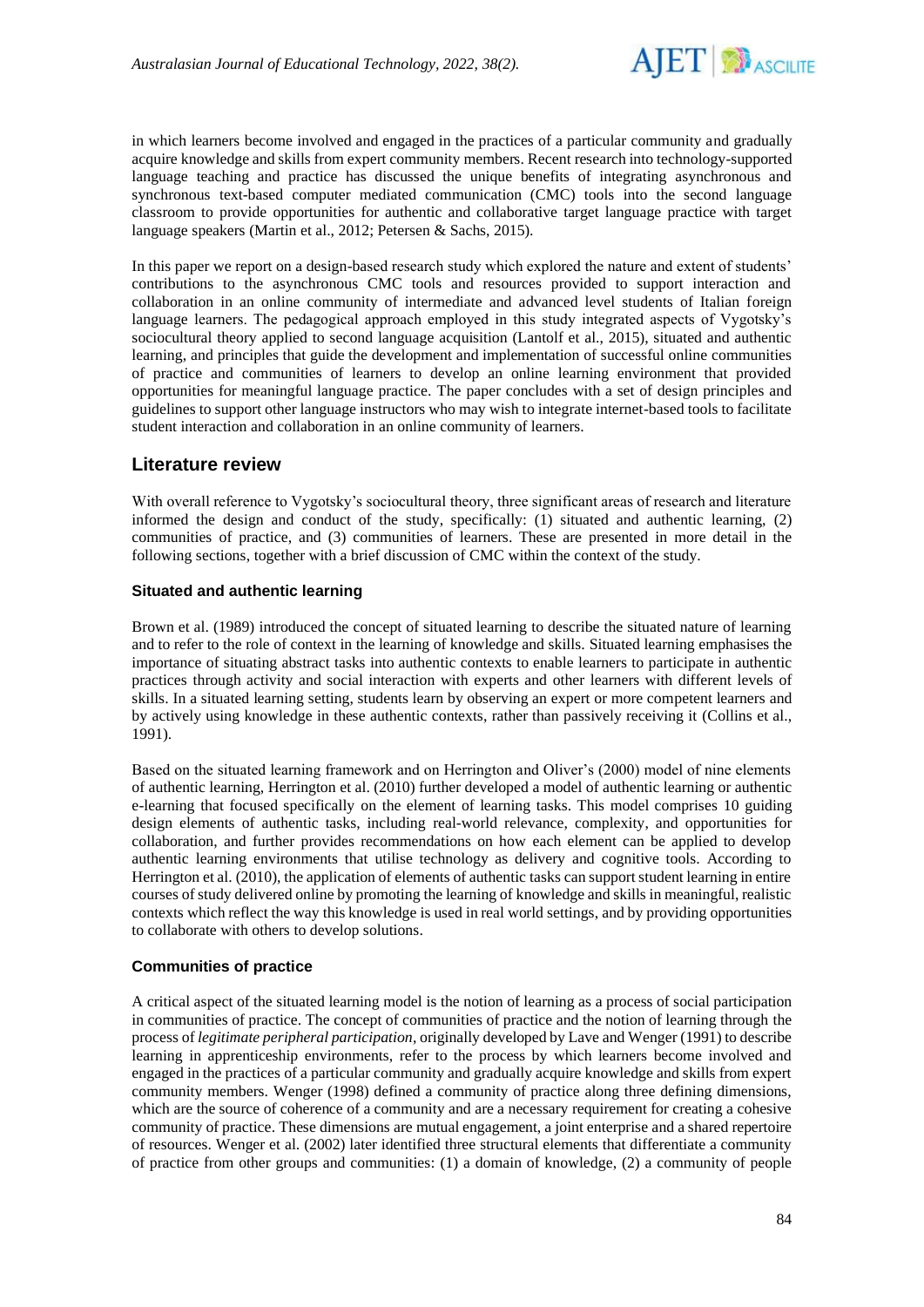

who care about the domain and want to see it developed, and (3) the shared practice that they develop in order to be effective in their domain.

#### **Communities of learners**

The notion of communities of learners or learning communities is built upon the concept of community of practice. As in a community of practice, in a learning community, members interact and develop relationships with each other and with their tasks through a process of active collaboration and cooperation among each other. Wenger proposed that learning lies at the very core of both communities of practice and communities of learners. In both frameworks, the relationships that are developed among community members as they interact and collaborate with each other enable them to generate new knowledge. The original concept of community of learners has evolved and has been expanded by several theorists and researchers to include a discussion about the defining qualities and goals of a learning community. Bielaczyc and Collins (1999) for example, maintained that the defining quality of a learning community is that there is a "culture of learning, in which everyone is involved in a collective effort of understanding" (p. 271). According to Biasutti (2011), an essential characteristic of a community of learners is that its members engage with each other and learn through a process of collaboration and cooperation with other community members. The shared goal of a learning community is, ultimately, according to Scardamalia and Bereiter (2006), to advance the collective knowledge of a group of learners to support the growth of individual knowledge. The common feature of these definitions is that, through a process of collaboration and cooperation, knowledge is distributed among the various members of a learning community to enhance the potential of all members. As they contribute to a particular group activity or project, these community members share not only their knowledge and skills but also the responsibility for learning.

Research into the outcomes of learning communities has revealed that learning communities are powerful means for creating and sharing knowledge and can provide several benefits to both their individual members and the community as a whole. These benefits include improved student retention in academic courses (Kern & Kingsbury, 2019; Lei et al. 2011), increased development of self-regulated learning strategies (Beishuizen, 2008), increased interaction and collaboration within the community (Buchenroth-Martin et al., 2017; Garrison, 2017), increased flow of information and knowledge sharing among community members (Brouwer & Jansen, 2019; Ehrlick & Slotta, 2018), increased sense of engagement and motivation (Nye, 2015; Pike et al., 2011; Rocconi, 2011), increased sense of belonging (Brouwer et al., 2019; Masika & Jones, 2016), and relatedness to peers and teachers (Beachboard et al., 2011).

In recent years, the concepts of communities of practice and communities of learners have been successfully applied to technology-supported learning environments in which community members connect and engage in social practice with other members through different types of asynchronous or synchronous web-based communication. The specific benefits of integrating CMC tools into second and foreign language learning classrooms and communities are described in the following section.

#### **Computer-mediated communication (CMC)**

Several researchers and language educators have argued that integrating various types of asynchronous and synchronous text-based CMC tools into the second language classroom and curriculum, can effectively support second language development by providing increased opportunities for authentic interaction in the target language outside the normal constraints of the classroom and regardless of geographical location (Gonzales-Lloret, 2015; Levy & Stockwell, 2013). In particular, incorporating asynchronous online threaded discussion forums offers a number of significant benefits for learners. According to Levy and Stockwell (2013), regularly reading and examining other members' postings and being required to reply to them by composing new messages in the target language can foster learners' reading comprehension and written communication skills. (Gonzáles-Lloret, 2015; Sert & Balaman, 2018).

Blake (2013) argued that another advantage of integrating online discussion forums in the language curriculum is that they promote equal participation as they enable students who have less-developed language skills to take time to view and analyse postings and to structure their contributions. Online discussion forums enable less-extroverted students to actively engage in discussion in a way that would not be easily accomplished in face-to-face communication. Students' participation in online forums also has the potential to increase learners' perception of control over the discussion as students have more time to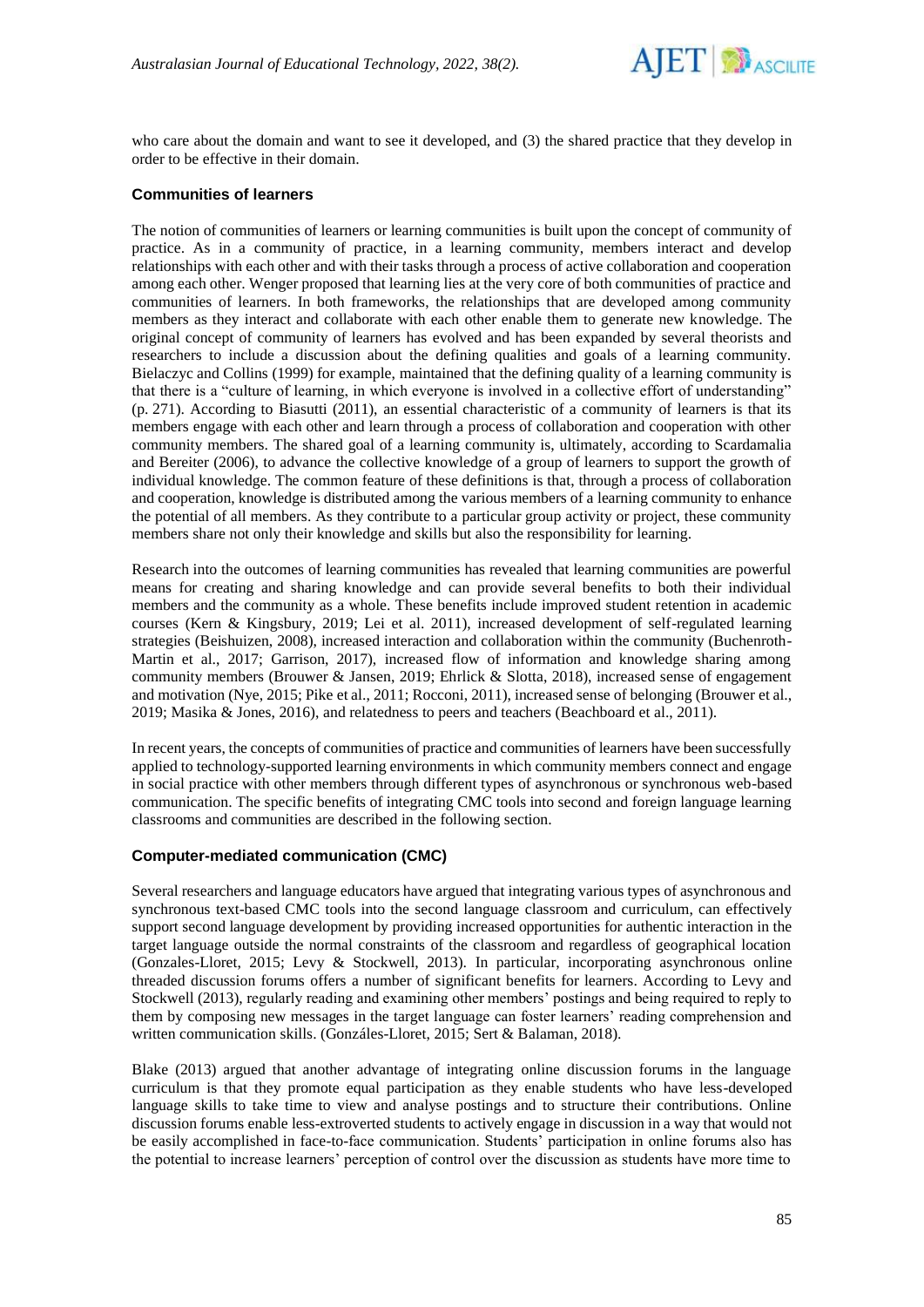

reflect on the ideas contributed by others and to integrate them with their own ideas and opinions (Chapelle, 2005).

Another significant advantage of online asynchronous discussions is that they support collaboration and cooperation as they enable participants from different locations to use small individual collaborative group discussion threads as a space to brainstorm ideas and discuss specific topics (Blake, 2013; Levy & Stockwell, 2013; Wang, 2010; Wilkins, 2018). A further benefit is that active discussion forums with high levels of interaction with multiple learning partners generally help to create course cohesion (Qian & McCormick, 2014), foster learner autonomy (Brooke, 2013; Wilkins, 2018), and result in increased levels of student satisfaction in the learning experience (Chakova, 2019).

The situated and authentic learning model, with its focus on learning in authentic settings and on the instructional design of effective authentic tasks, provided guiding principles for the development of an appropriate learning environment. Further strategies derived from concepts of online communities of practice and communities of learners, provided an encompassing robust framework to guide the design and implementation of the online community of second language learners of this study.

### **Research methodology**

The research methodology for this study employed a design-based research approach and was conducted in four phases according to the model proposed by Reeves (2006). This model enabled the researcher to test and refine the online learning environment developed through two successive 6-week iterative implementations conducted in an Italian language course at an Australian University.

Data were collected through students' contributions to community and individual group discussion forums and the researcher's notes and observation of students' participation in the online discussions. In order to corroborate the data gathered from these sources, four focus group interviews of 50 to 60 minutes each were also conducted with each of the collaborative groups of students at the conclusion of the first iteration. At the conclusion of the second iteration, individual interviews of 45 to 60 minutes each were conducted with each of the participating students. The interview technique adopted used Patton's (2014) standardised open-ended interview category, in which the sequence of questions was determined in advance and the questions were worded in an open-ended format. This approach allowed the researcher to cover a broad framework of topics and to ask follow-up questions to clarify participant responses in relation to the nature and extent of their contributions to the asynchronous CMC tools and resources provided to support interaction and collaboration in an online learning environment.

The final phase of this research involved developing a series of design principles to guide the development of similar online foreign language learning environments in other educational contexts. In order to protect the rights of participants and ensure that the research was conducted in a fair and equitable manner, strict ethical guidelines laid down by the Human Research Ethics Committee of the University were followed and addressed.

#### **The learning environment**

In order to integrate the theoretical principles that emerged from the literature, an online learning environment that focused on creating and supporting the development of an online learning community of 12 intermediate and 4 advanced level students of Italian was developed and implemented over two iterations. The learning environment had two authentic tasks as its main focus and an assessment component that required learners to communicate in the target language and collaborate with each other and a group of seven selected native speaker mentors through the CMC tools and resources of an online learning management system (LMS). The mentors recruited for this study were university lecturers or tutors of Italian, Italian students completing a postgraduate teaching qualification, or Italian students visiting the university as part of a mobility program. These mentors were selected prior to the beginning of the study on the basis of their teaching experience, their ability to model expert performance and to provide students with scaffolded assistance in an online community. Prior to the start of the project, all mentors were provided with specific guidelines to assist their participation and ensure that students would benefit from their expert performance and assistance. The tasks were designed according to the defining elements of authentic tasks (Herrington et al., 2010) to enable learners to engage and immerse themselves in purposeful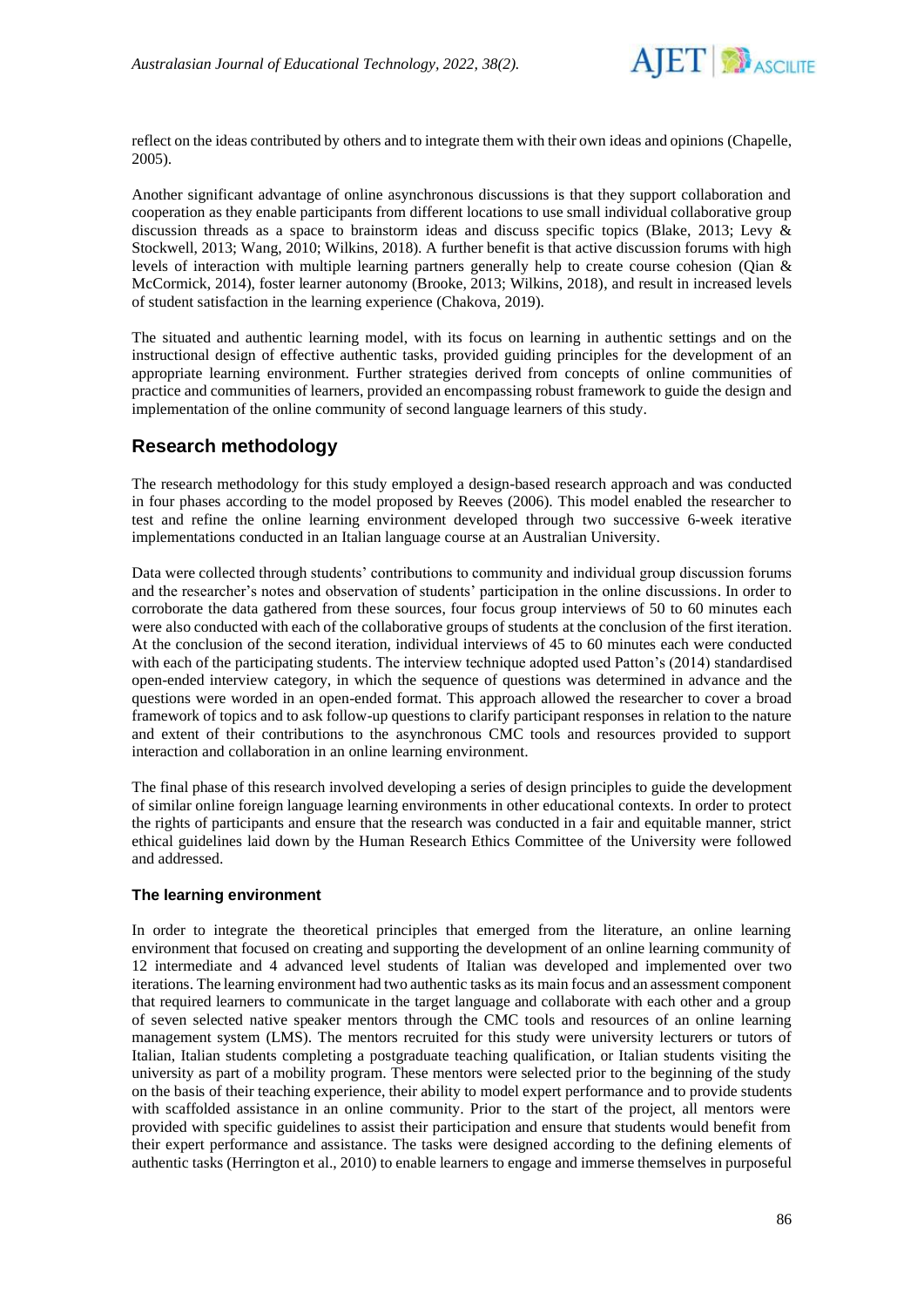

and goal-oriented authentic interaction to develop a tangible product that they could potentially benefit from in the future. The first task required students to plan and develop a detailed itinerary and a comprehensive travel guide of a 4-week trip to Australia for a group of visiting Italian university students. The second task was to plan and organise a 4-week exchange trip to Italy for all students in the class. Each task had to be completed in the target language over the course of a 6-week iteration and required students to work collaboratively to develop an itinerary and comprehensive travel guide that could take the form of a website, video segment, PowerPoint presentation, guidebook or brochure, or a combination of any of these options.

In order to complete the first task, students self-selected into four collaborative groups of four and agreed that each group would focus on a different state in Australia as the travel location. Three of the four groups consisted of intermediate level learners and one group consisted of the four advanced level learners. One native speaker mentor was assigned to each group to assist students complete the collaborative task and individual online discussion forums were set up in the course website for each of the four collaborative groups to enable communication and the sharing of ideas and research within the groups. A class discussion forum was also set up in the course website to provide a platform for communication and discussion for all members of the online community during the collaborative work on the task.

For the second task, and following the findings and recommendations made at the end of the first iteration, students assigned themselves to five smaller groups of three (one intermediate level student withdrew from the course at the end of the first iteration) and each group identified itself with the name of the region or regions of Italy that were chosen as the focus of its research. Three of the five groups consisted of intermediate level learners, one group was comprised of two intermediate and one advanced student, and one group consisted of three advanced level learners. As with the first iteration, mentors were assigned, and individual and community discussion forums were established on the LMS.

The purpose of the asynchronous discussion threads was to support students' interaction with the other members of their individual groups (i.e., the other students and their designated mentor) and with the class teacher and all the other students and mentors, by providing a space for online communication and discussion during the collaborative work on the two tasks. In order to enable all community participants to engage in multiple discussions both within the whole class and within smaller collaborative groups, access to the group discussion forums was not restricted to the individual groups' members but was extended to all members of the online community. All community participants were able to read all messages posted to each forum and could contribute their own postings to the other groups' discussion threads.

#### **Data collection and analysis**

The transcripts of all the messages contributed to the online threaded discussion forums were analysed with the use of a classification scheme. The framework for the analysis and the classification scheme were developed from the data collected during the two iterations and from the content analysis model originally developed by Henri (1992). Henri's model is based on a cognitive view of learning and uses a framework of five categories to analyse the different dimensions of students' computer-mediated interactions: *participative*, *social*, *interactive*, *cognitive*, and *metacognitive.* The participative dimension provides quantitative information about the number of participants and the number of messages contributed by each participant during an online interaction. The other four dimensions provide information about the nature of the online interaction observed between the student participants.

The model developed by Henri was used as a starting point for analysing the content of the messages posted to the discussion forums over the course of the two iterations. The qualitative approach of this model and its focus on the type of exchange that occurred between the participants made it a useful framework for the classification scheme used in this study. However, due to the specific requirements of the online collaborative tasks of this study, the model was modified and adapted to reflect and accommodate the data collected (Table 1).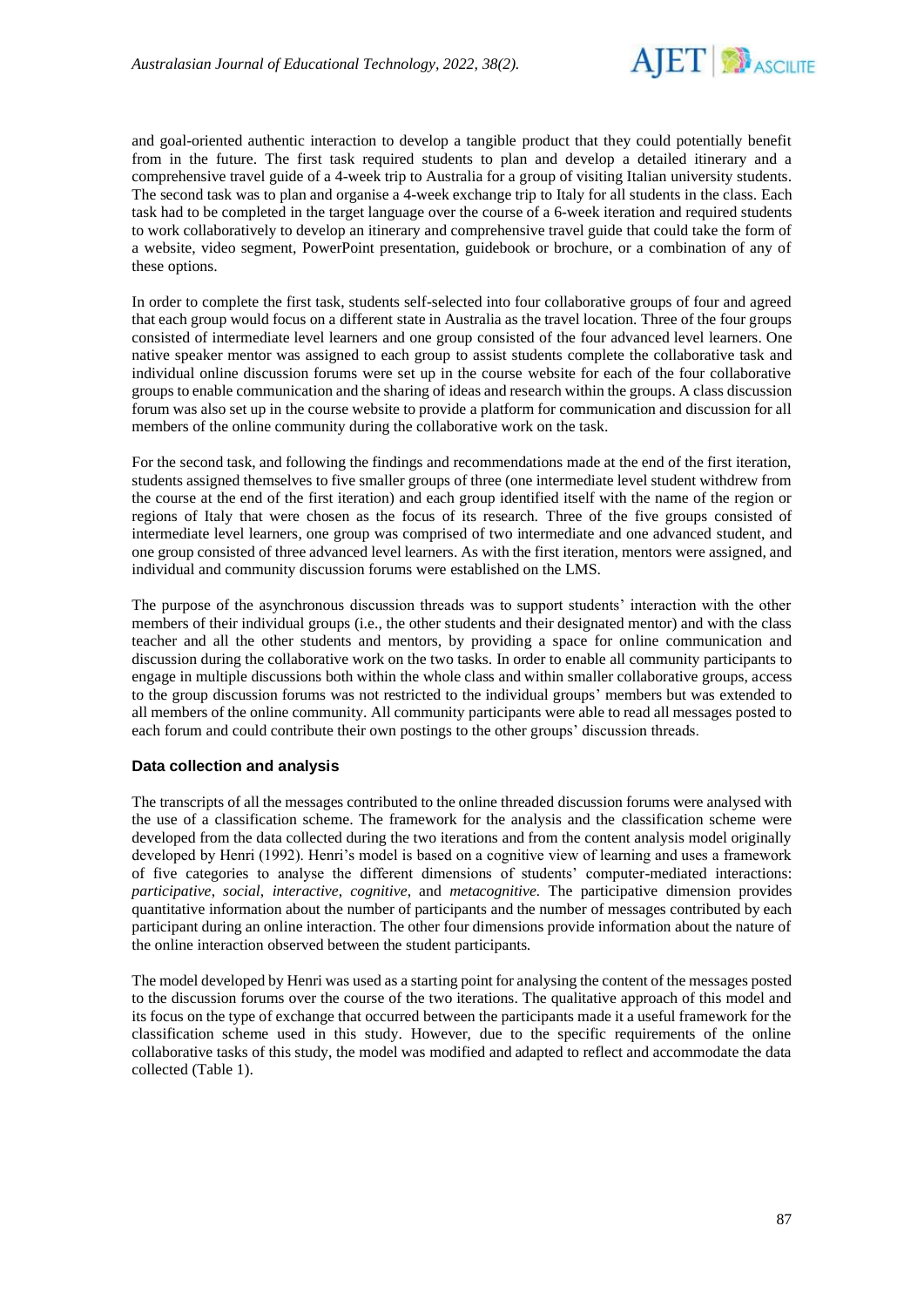

| <b>Message Category</b> | Purpose of message                                                                                                                | Example (translated into English)                                                                                                                                                                                                                                                                             |
|-------------------------|-----------------------------------------------------------------------------------------------------------------------------------|---------------------------------------------------------------------------------------------------------------------------------------------------------------------------------------------------------------------------------------------------------------------------------------------------------------|
| Introductory            | Initial message to introduce the<br>participants                                                                                  | "My name is Nathan and I'm 23 years"<br>old. I'm studying Commerce and<br>Italian and this is my final year at<br>university"                                                                                                                                                                                 |
| Content-oriented        | A message that focuses on issues<br>related to the content and cognitive,<br>metacognitive and interactive aspects<br>of the task | "There's an interesting museum inside<br>the Duomo  might be worth a visit"<br>"We might need to think about"<br>including some info on the history of<br>the Uffizi in our guide"<br>"I agree, it's one of the reasons people<br>visit Firenze  and we could link it to<br>the section on the Medici family" |
| Procedural              | A message that focuses on how the<br>task should be completed and/or on<br>the steps to follow in order to do it                  | "I've finished the PowerPoint. Let me<br>know what you think and if you want<br>anything changed"                                                                                                                                                                                                             |
| Social                  | A message that does not relate to the<br>content or process of the task but is<br>social in nature                                | "Have a nice weekend guys!"<br>"Coffee break at 11?"                                                                                                                                                                                                                                                          |
| Technical               | A message relating to technical<br>issues and/or difficulties in using the<br>online tools to complete the task                   | "There's a technical problem of some"<br>kind. I can't access the group forum<br>from home"                                                                                                                                                                                                                   |

Table 1 *Message categories for analysing participants' online contributions*

The researcher reviewed and coded all the online transcripts related to the online class discussion threads and the group discussion threads, assigning message by category. The process of coding the data is summarised in Table 2.

| r<br>ı<br>., |  |
|--------------|--|
|              |  |

*Stages of analysis of data*

|                                     | siages of analysis of autu                                                                                                                                                         |  |  |
|-------------------------------------|------------------------------------------------------------------------------------------------------------------------------------------------------------------------------------|--|--|
| Preliminary organisation<br>of data | Contributions were investigated separately for each of the different<br>discussion threads.                                                                                        |  |  |
| Coding                              | Individual online messages were coded according to categories which<br>emerged from the data.                                                                                      |  |  |
| Ordering and displaying             | Individual messages were assigned to a specific category. Data were<br>organised into displays in chronological order.                                                             |  |  |
| <b>Observation</b>                  | Observations were developed in relation to the data analysed.                                                                                                                      |  |  |
| Conclusion drawing                  | Conclusions about the meaning of data were made and written up.                                                                                                                    |  |  |
| Verifying                           | Conclusions were verified by reference back to original data, the<br>participants' focus group and individual interviews, the mentors' and<br>researcher's notes and observations. |  |  |

Observations of the meaning of the data were then made and conclusions were drawn. Analysis of the data shed light on the nature and extent of students' contributions to the asynchronous CMC tools and resources provided to support interaction and collaboration in an online community of foreign language learners. In order to verify coding reliability and ensure that the representation of the numerical data relating to students' online contributions was accurate, sample transcripts were check-coded by two of the native speaker mentors using a check-coding technique recommended by Miles et al. (2013). The coders completed two rounds of independent and collaborative coding. A comparison allowed the researcher to identify potential issues with the coding system and to adjust the message categories. As the coding consistency between the researcher and the two coders was higher than 90%, the coding process was deemed to be sufficiently reliable.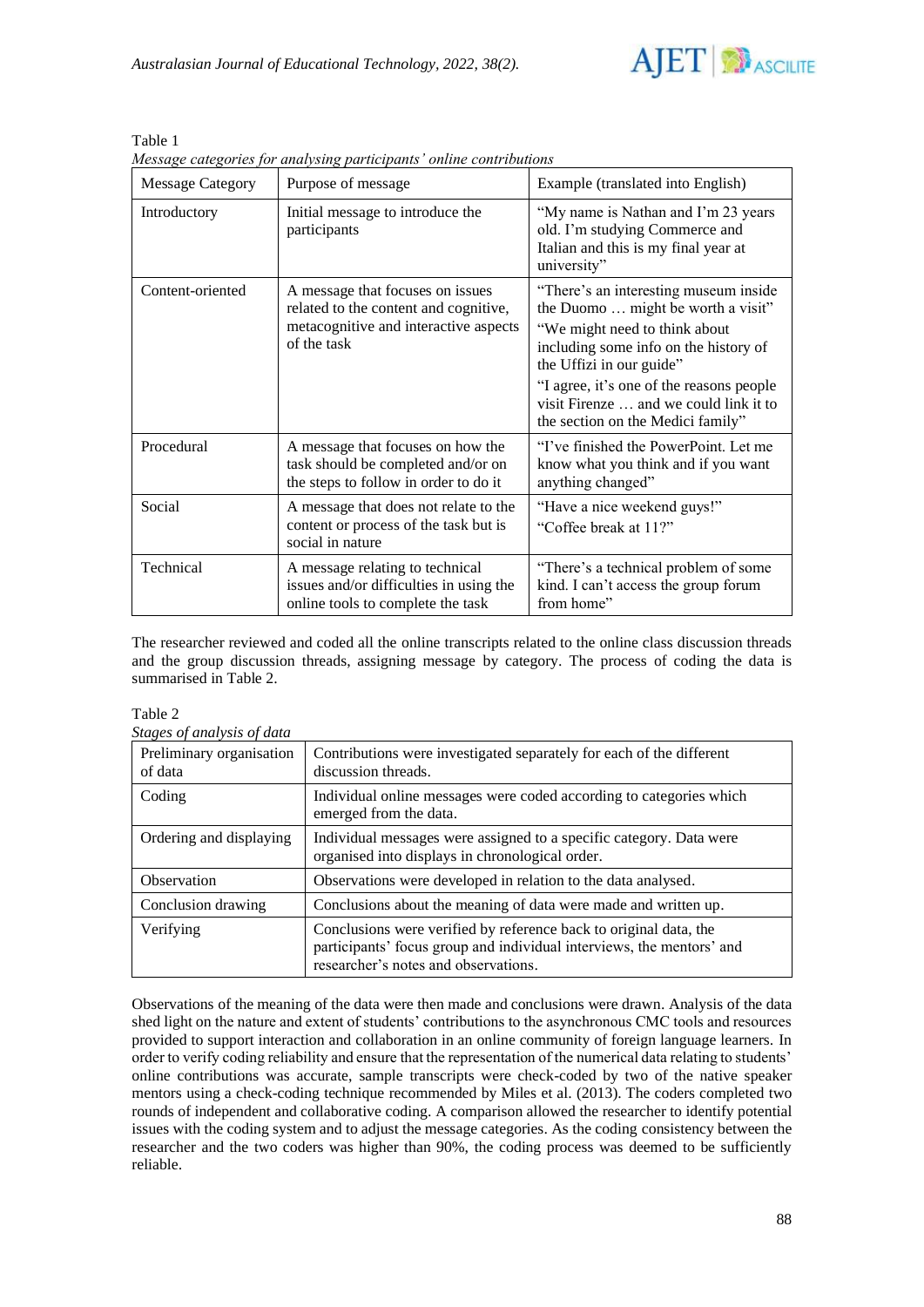

# **Findings**

#### **Class discussion forums**

From an analysis of the transcripts of students' class discussions, three different message categories were identified as representative of how participants used the class discussion forums over the two iterations. These three categories were labelled *introductory*, *content-oriented*, and *social*, and are represented in Figures 1 and 2 showing the proportion of message categories identified for the two class discussion forums*.*



*Figure 1.* Proportion of categories: First iteration class discussion forum



*Figure 2.* Proportion of categories: Second iteration class discussion forum

The content analysis of the participants' contributions to these two class discussion forums revealed that there was a significant development in the way students used the class threads over the course of the two iterations. As can be seen in Figure 1, more than half the messages posted to the first class forum were introductory messages. Less than one quarter of the total number of messages was classified under the content oriented category and about one quarter fell into the social category. All the participants used this first forum mainly to contribute preliminary messages aimed at introducing themselves and getting to know the other community members. Students contributed a much lower proportion of content-oriented messages, which mainly involved simple questions or requests for information related to the logistics of the task, and a slightly higher proportion of social-oriented messages, equivalent to approximately one quarter of the total number of messages contributed to the forum.

While the number of introductory messages contributed to the second forum was similar to the number posted to the first forum (20 and 21 messages respectively), their content was quite different. These messages did not include simply personal information about the participants, but also information and comments related specifically to students' prior travel experiences in Italy (the subject of the second iteration) and to their interest in developing a particular itinerary for a certain area. The more content-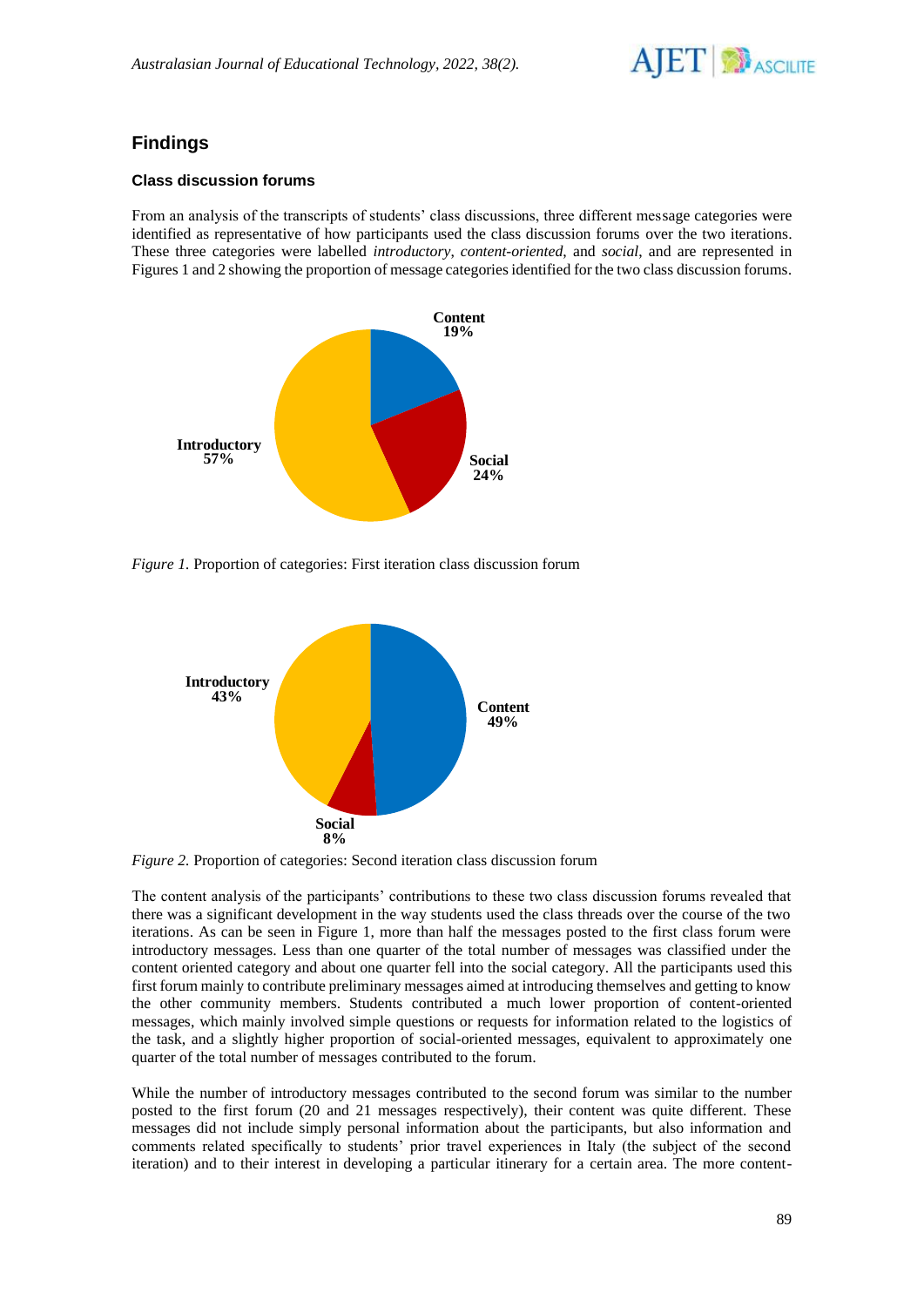

oriented focus of this second round of preliminary messages indicates that, having already introduced themselves in the first class forum and having familiarised themselves with the requirements and timeframe of the project, students were eager to direct their attention to the new task from the beginning, and to make the most of the time allocated to complete the new itinerary. An interesting finding was that students posted a substantially higher proportion of content-related messages to the second forum compared to the first forum. The higher presence of these messages is an indication that, as time progressed, students felt increasingly more confident about presenting their ideas and comments about the task to the other community participants, including all the other students in the class and the native speaker mentors. The more content-oriented focus of the introductory messages and the greater number of content-oriented contributions, together with the substantially lower proportion of social-oriented messages posted to this second class forum, is a clear reflection of the stronger task focus of the second iteration compared to the first, and of the positive shift in the students' level of confidence in communicating to a large group of participants.

These findings were confirmed by several comments made by the students during the individual interviews carried out at the conclusion of the project, in which they admitted that their level of confidence in their ideas and in their ability to present them in writing in the target language increased dramatically over the course of the semester. From an analysis of students' comments, it also appears that there was generally a greater interest in the second task compared to the first, and that many of the students were able to relate the task to their prior travel experiences and future plans and to quickly engage with its requirements.

#### **Individual group discussion forums**

From an analysis of the transcripts of the individual group discussion forums, four different message categories were identified as representative of how participants used their individual group discussion forum. These categories were labelled *content-oriented*, *procedural*, *social*, and *technical*. Figures 3 and 4 show the message categories identified for each of the group discussion forums in both the first and second iterations:



*Figure 3.* Message categories of group discussion forums: Iteration 1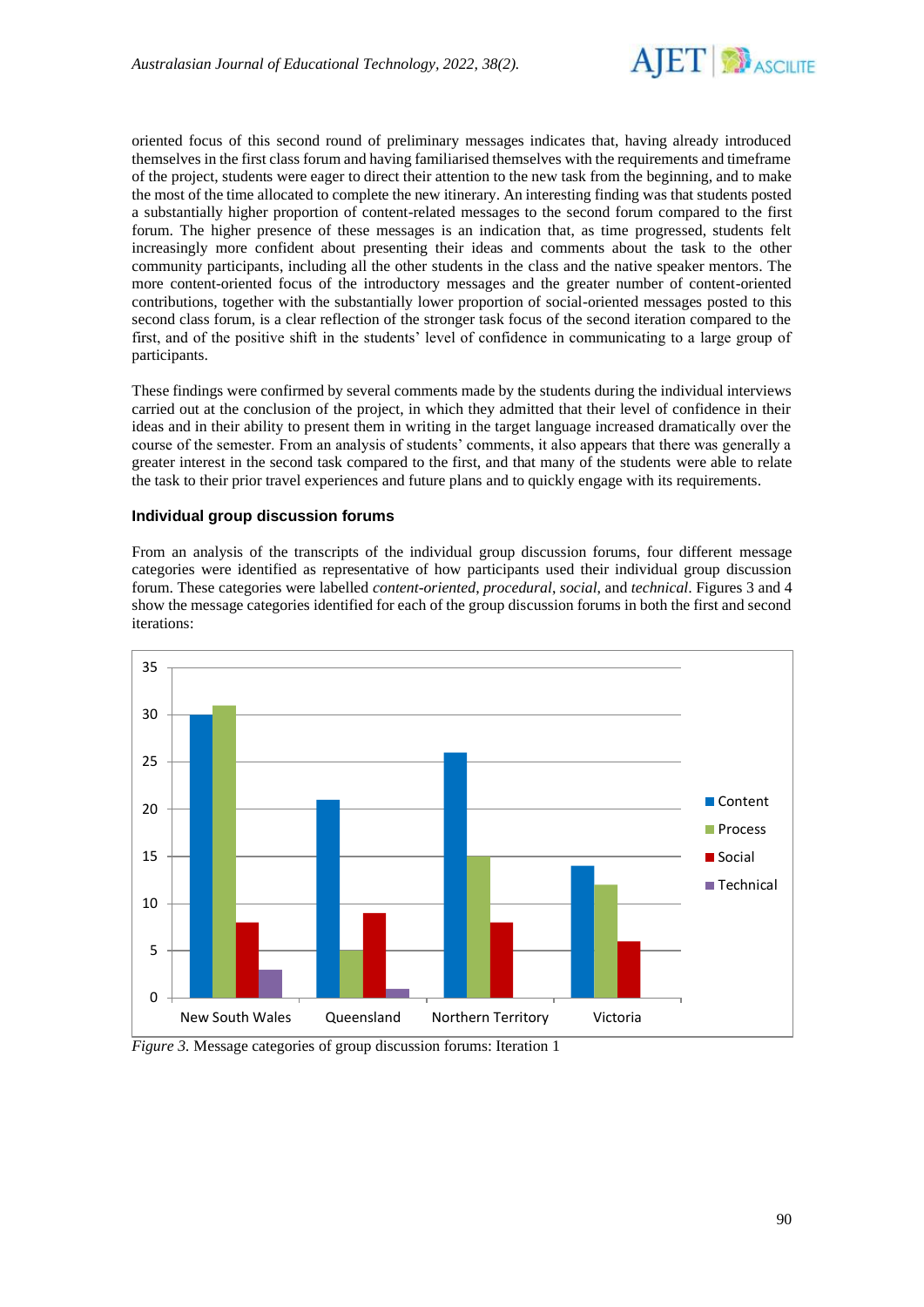



*Figure 4.* Message categories of group discussion forums: Iteration 2

Findings related to the participants' contributions to their individual group forums clearly shows that students used their group forum predominantly to post messages that related to the content of the tasks. With the exception of the Campania group, which contributed a lower proportion of content-related messages compared to the proportion of process-oriented contributions, these messages accounted on average for the majority of the total number of messages posted to each of the individual threads. These messages reflect the participants' interest and strong focus on discussing and developing the content of the task during both the first and the second iterations.

Messages that focused on the process of completing the tasks were generally present in a lower proportion compared to the content-related messages. The analysis of students' contributions, however, shows that there were significant variations in the number of these process-related messages across the different group discussion threads during the course of the two iterations. An interesting finding was that the New South Wales group, which contributed a higher number of procedural messages during the first iteration, was a group which experienced some difficulties during the collaborative work on the task. The students from this group posted a relatively higher number of messages that focused on the procedural aspects of the task and on negotiating their responsibilities compared to the other groups. During the second iteration, however, the high number of process-related messages posted to the Campania group forum was not an indication of any issue or difficulty in the collaboration, but rather a reflection of the group's uncertainties about the steps to take in order to complete the task. Another interesting finding was the complete absence of process-oriented messages in the Lombardia–Veneto group thread. The students in this group did not post any process-related messages but posted a high proportion of content-related messages. This may be an indication that students were able to direct their attention almost exclusively to the content of the task rather than to discussing procedural issues.

Social-oriented messages were present as the third most numerous message category in all nine group discussion threads. As was the case with the class discussion threads, there was a substantial decrease in the presence and proportion of social messages from the first to the second iteration. This may indicate that, as time progressed and the students got to know their group members, they relied less on the individual forums and more on other means of communication for their non task-related interactions with the other students. These findings were confirmed in the students' individual interviews that took place at the conclusion of the second iteration, in which several students noted that, when they were working on the second task, they did not feel the need to use the group forums to post messages of a social nature as they were also relying on other means of communication and, in some instances, meeting face-to-face.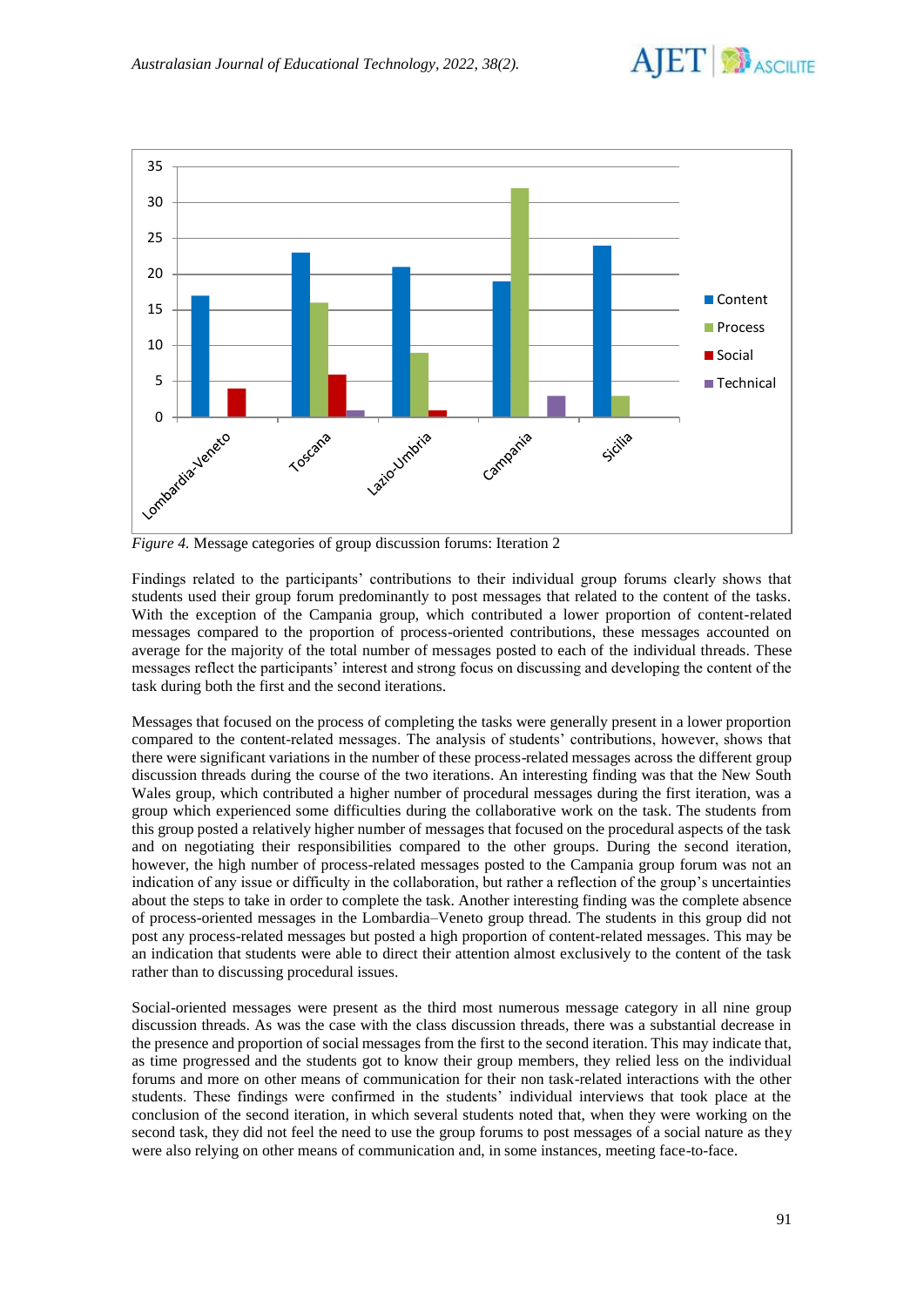

Technical-related messages accounted for a minimal proportion of the total number of messages posted to the individual discussion threads. This may have reflected the fact that students did not encounter too many obstacles and technical difficulties in using the online features and resources to interact and collaborate in the online community. This finding is in line with the feedback provided by the students during the individual interviews in which they confirmed that they did not experience technical difficulties while working on the tasks.

### **Discussion**

Key conclusions can be derived from the data analysis that are relevant for educators, specifically in relation to the in-depth analysis of individual and group comments, and the disclosure of students' beliefs about their own learning as they engaged with the learning environment. The content analysis of participants contributions to the class discussion forums suggests that there was a significant development in the way students used the forums over the course of the two iterations. While participants mostly used the first iteration class forum to contribute preliminary messages aimed at introducing themselves to the other community members, they mostly used the second forum to post content-related messages as well as introductory messages with a significant content-oriented focus. The more content-oriented focus of the second iteration class forum seems to indicate that, having already introduced themselves to the other community participants and having familiarised themselves with the requirements of the task, students were ready to quickly direct their attention to completing the new task, which was perceived more interesting and more closely related to their past and future travel experiences. More importantly, from both cognitive and language learning perspectives, an analysis of students' postings to the class discussion forums shows that, over time, there was a positive shift in the students' level of confidence in communicating in the target language to a large group of participants, which included all the other students in the class and the native speaker mentors.

The content analysis of the participants' contributions to their individual group forums suggest that students used these forums predominantly to post content-oriented messages, and that there was a clear interest and strong focus on developing the travel itineraries that were the authentic products of the tasks during both the first and the second iterations. Messages that focused on the process of completing the tasks were generally present in a lower proportion compared to the content-related messages, and there were significant variations in the number of these process-related messages across the different group discussion threads during the course of the two iterations. The presence and proportion of social messages decreased substantially from the first to the second iteration, as participants progressively relied less on the individual forums and more on other means of communication for their non task-related interactions with the other students. The fact that technical-related messages accounted for a minimal proportion of the total number of messages posted to the individual discussion threads may indicate that students did not encounter significant technical difficulties in using the online features and resources available.

Students' comments and feedback during the focus group and individual interviews confirmed some of the findings of the content analysis. Students commented very positively on the value of the class and individual group discussion threads as online spaces where all community members could come together and contribute their ideas and comments related to the content and process of the tasks or post messages of a social or technical nature both to the whole community and to their group members and designated mentor. Students particularly welcomed the opportunity to get to know the other community members in a semi anonymous way through the initial introductory messages posted to the class discussion threads at the beginning of the project and to communicate and collaborate with the other members of their individual groups through a smaller and more private forum. When asked to comment about their contributions to both the class and individual group discussion threads during the two iterations, several students confirmed that they felt less anxious about engaging in discussion and dialogue with a smaller group of three or four other students and one mentor with whom they were able to establish a relationship, as opposed to communicating with a larger and more diverse group of participants. Some students admitted that they were worried about having their language skills scrutinised by all members of the community and therefore preferred to keep their class discussion contributions to a minimum. A number of students who did not contribute to the class discussion threads pointed out that, after having determined the composition of the groups at the start of each collaborative task, and after having posted their initial introduction to each class forum, they felt that they were able to carry out their work on their section of the task both independently and within their own group without having to engage in online discussion with the rest of the class.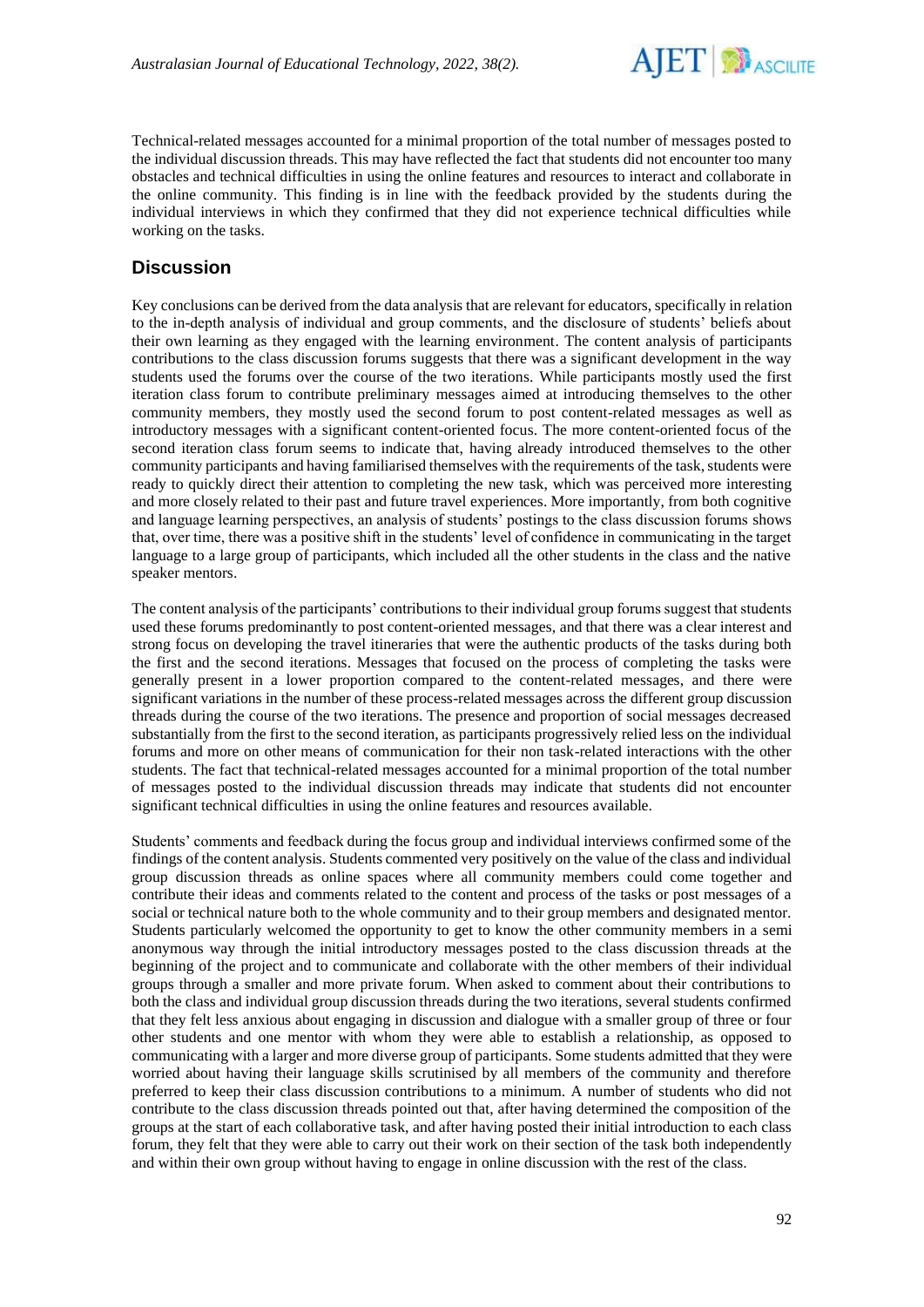

The analysis of data and reflection on the findings have been summarised into recommendations to enhance student contributions, together with design principles for foreign language educators. These are presented in the next section.

### **Implications for designing asynchronous CMC for foreign language learners**

Table 3 presents a series of recommendations to guide students' contributions to class and individual group discussion forums. It also presents a series of design principles and recommendations for practice to assist language teachers who may wish to integrate internet-based tools to enable and support student interaction and collaboration in an online community of learners in similar learning environments.

Table 3

| Element of<br>technology        | Recommendations for student<br>contributions                                                                                             | Design principles for teachers                                                                                                                                                                                                                                                                                    |
|---------------------------------|------------------------------------------------------------------------------------------------------------------------------------------|-------------------------------------------------------------------------------------------------------------------------------------------------------------------------------------------------------------------------------------------------------------------------------------------------------------------|
| 1. Class<br>discussion<br>forum | post a personal introduction of<br>$\bullet$<br>yourself in the target language and<br>read all the other participants'<br>introductions | post an introductory message in the<br>$\bullet$<br>target language at the beginning of<br>each iteration to welcome participants<br>to the online learning community<br>have students post a personal<br>$\bullet$<br>introduction of themselves in the<br>target language at the beginning of<br>each iteration |
|                                 | access the class discussion forum<br>$\bullet$<br>regularly and read all the other<br>participants' contributions                        | encourage all students to access the<br>$\bullet$<br>class discussion forum regularly and<br>to read all the other participants'<br>contributions                                                                                                                                                                 |
|                                 |                                                                                                                                          | be aware that some students might<br>$\bullet$<br>experience anxiety about<br>communicating with a large and more<br>diverse group of participants                                                                                                                                                                |
|                                 |                                                                                                                                          | use a friendly and encouraging tone<br>$\bullet$<br>that is not too formal or didactic                                                                                                                                                                                                                            |
|                                 | contribute clear messages to the<br>class discussion and focus on the<br>content of your contributions                                   | encourage students to contribute clear<br>$\bullet$<br>and simple messages that can be<br>understood by all community<br>members and to focus on the content<br>of their contributions                                                                                                                            |
|                                 | avoid judging or criticising other<br>$\bullet$<br>students' contributions                                                               | encourage students to be respectful of<br>$\bullet$<br>other students' contributions and to<br>avoid casting judgements or<br>criticising them                                                                                                                                                                    |
|                                 |                                                                                                                                          | offer positive and constructive<br>feedback and suggestions on students'<br>contributions and ideas                                                                                                                                                                                                               |
|                                 |                                                                                                                                          | avoid explicit corrections of students'<br>$\bullet$<br>target language use                                                                                                                                                                                                                                       |
|                                 | contribute social messages to the<br>$\bullet$<br>class forum                                                                            | post and encourage students to<br>$\bullet$<br>contribute some personal off-task<br>messages to promote social<br>engagement and create a sense of a<br>vibrant community                                                                                                                                         |

*Recommendations for student contributions and design principles for teachers*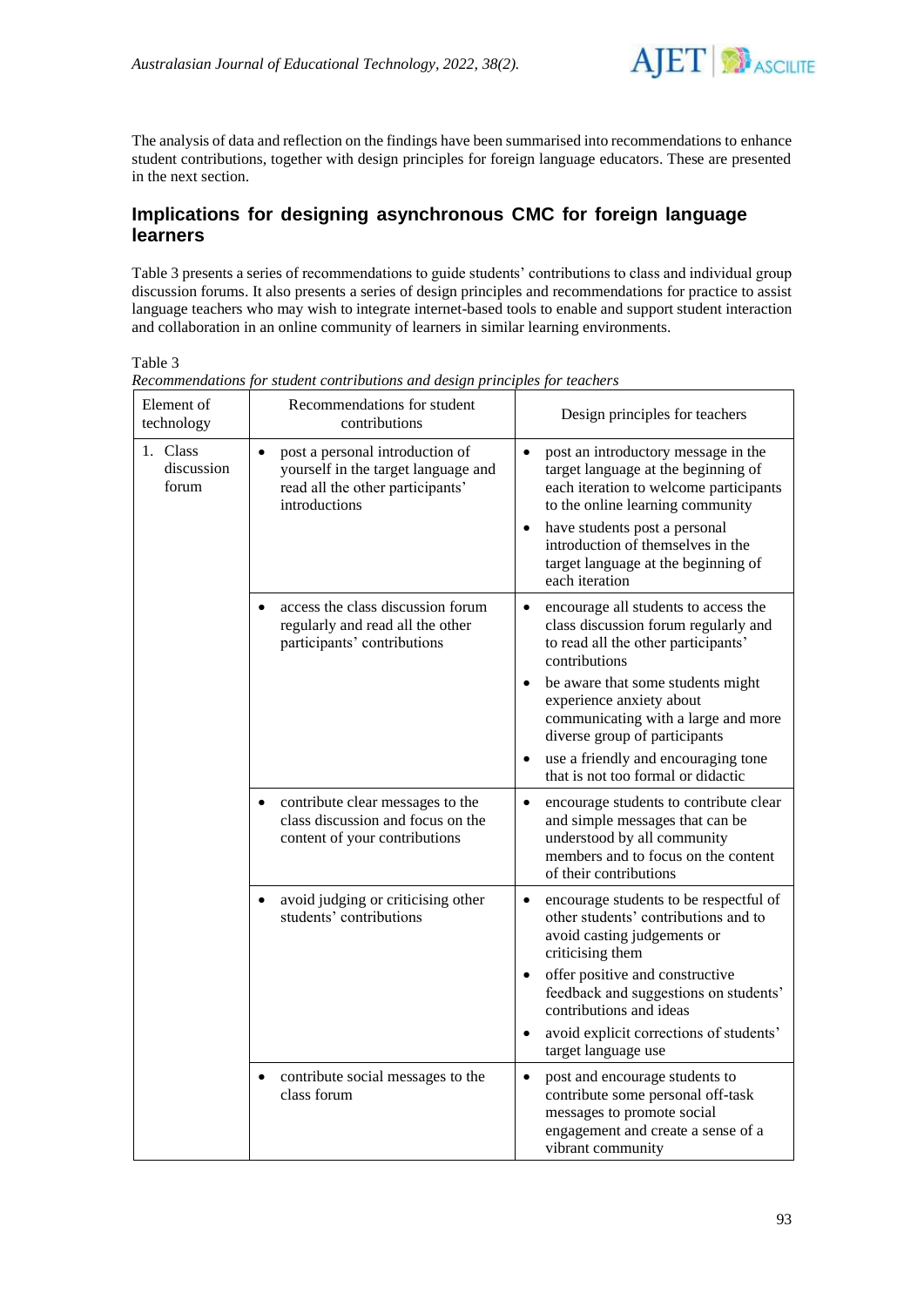

| Element of<br>technology        | Recommendations for student<br>contributions                                                                                                                                                                                                                               | Design principles for teachers                                                                                                                                                                                                                                                                                                                                                                                                                                                                                                                                                                                                                                                                                                                                                                                                                                                                                                                                                            |
|---------------------------------|----------------------------------------------------------------------------------------------------------------------------------------------------------------------------------------------------------------------------------------------------------------------------|-------------------------------------------------------------------------------------------------------------------------------------------------------------------------------------------------------------------------------------------------------------------------------------------------------------------------------------------------------------------------------------------------------------------------------------------------------------------------------------------------------------------------------------------------------------------------------------------------------------------------------------------------------------------------------------------------------------------------------------------------------------------------------------------------------------------------------------------------------------------------------------------------------------------------------------------------------------------------------------------|
| 2. Group<br>discussion<br>forum | regularly access the individual<br>forums, read all the other<br>participants' contributions and<br>participate to the group discussions<br>offer positive and constructive<br>$\bullet$<br>feedback and suggestions<br>avoid criticising other students'<br>contributions | monitor all messages and encourage<br>$\bullet$<br>students to regularly access the<br>individual forums, read all the other<br>participants' contributions and<br>contribute to the discussion<br>provide individual groups with<br>$\bullet$<br>ongoing encouragement and support<br>as needed<br>offer positive and constructive<br>$\bullet$<br>feedback and suggestions on students'<br>contributions and ideas<br>be respectful of students' input and<br>avoid criticising their contributions<br>ask questions that require further<br>$\bullet$<br>clarification of content to encourage<br>students' reflection and a deeper level<br>of discussion with others<br>tailor contributions to the different<br>$\bullet$<br>linguistic levels and needs of the<br>students in the individual groups<br>be aware of the fact that on-campus<br>participants might also collaborate in<br>face-to-face mode and might not<br>always post messages to their<br>individual group forum |
|                                 | be active in assisting other students<br>solve process-oriented issues                                                                                                                                                                                                     | guide learners in the process of<br>$\bullet$<br>negotiating responsibilities if needed<br>allow the groups to solve<br>$\bullet$<br>process-oriented issues independently<br>but provide assistance on procedural<br>matters as needed                                                                                                                                                                                                                                                                                                                                                                                                                                                                                                                                                                                                                                                                                                                                                   |
|                                 | contribute social messages to the<br>$\bullet$<br>group discussion forum                                                                                                                                                                                                   | post some personal off-task messages<br>٠<br>to individual groups if the levels of<br>social engagement are low                                                                                                                                                                                                                                                                                                                                                                                                                                                                                                                                                                                                                                                                                                                                                                                                                                                                           |

# **Conclusion**

This study explored the nature and extent of students' contributions to the asynchronous text-based CMC tools and resources provided to support interaction and collaboration in an online community of foreign language learners. This paper has described the context of the intervention, the methodology used and has presented an analysis of themes emerging from the data relating to the use of multiple discussion forums in an online foreign language learning community. The learning environment described in this study, and the design principles and guidelines that emerged from its implementation, will support other language educators in the process of developing similar learning environments within their own educational contexts.

# **References**

Beachboard, M. R., Beachboard, J. C., Li, W., & Adkison, S. R. (2011). Cohorts and relatedness: Selfdetermination theory as an explanation of how learning communities affect educational outcomes. *Research in Higher Education, 52*(8), 853-874. [https://doi.org/10.1007/s11162-011-9221-8](https://dx.doi.org/10.1007/s11162-011-9221-8)

Beishuizen, J. (2008). Does a community of learners foster self-regulated learning? *Technology, Pedagogy and Education, 17*(3), 183-193. <https://doi.org/10.1080/14759390802383769>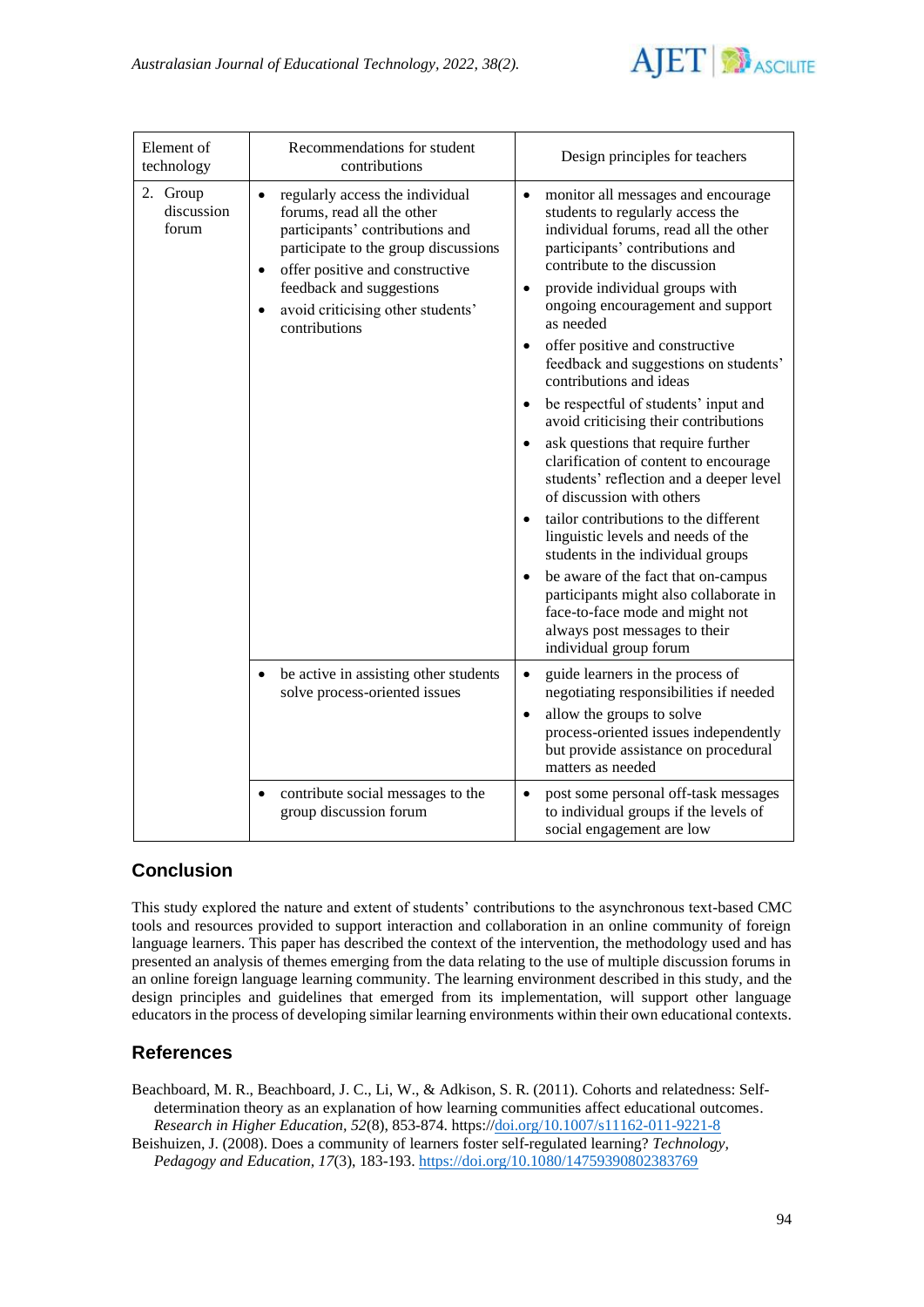

- Biasutti, M. (2011). The student experience of a collaborative elearning university module. *Computers and Education, 57*(3), 18651875.<https://doi.org/10.1016/j.compedu.2011.04.006>
- Bielaczyc, K., & Collins, A. (1999). Learning communities in classrooms: A reconceptualisation of educational practice. In C. M. Reigeluth (Ed.), *Instructional-design theories and models: A new paradigm of instructional theory* (pp. 269-292). Lawrence Erlbaum. <http://sites.fas.harvard.edu/~ext12366/readings/bielaczyc.pdf>
- Blake, R. J. (2013). *Brave new digital classroom: Technology and foreign language learning* (3rd ed.). Georgetown University Press. [http://press.georgetown.edu/book/languages/brave-new-digital](http://press.georgetown.edu/book/languages/brave-new-digital-classroom-0)[classroom-0](http://press.georgetown.edu/book/languages/brave-new-digital-classroom-0)
- Brooke, M. (2013). Facilitating the development of the autonomous language learner using online virtual learning environments. *Theory and Practice in language Studies, 3*(4), 572-580. <https://doi:10.4304/tpls.3.4.572-580>
- Brouwer, J., & Jansen, E. (2019). Beyond grades: Developing knowledge sharing in learning communities as a graduate attribute. *Higher Education Research & Development, 38*(2), 219234. <https://doi.org/10.1080/07294360.2018.1522619>
- Brouwer, J., Jansen, E., Severiens, S. E., & Meeuwisse, M. (2019). Interaction and belongingness in two student-centered learning environments. *International Journal of Educational Research, 97*, 119-130. <https://doi.org/10.1016/j.ijer.2019.07.006>
- Brown, J.S., Collins, A., & Duguid, P. (1989). Situated cognition and the culture of learning. *Educational Researcher, 18*(1), 32-42.<https://doi.org/10.3102/0013189X018001032>
- Buchenroth-Martin, C., DiMartino, T., & Martin, A. P. (2017). Measuring student interactions using networks: Insights into the learning community of a large active learning course. *Journal of College Science Teaching, 46*(3), 90-99. [https://doi.org/10.2505/4/jcst17\\_046\\_03\\_90](https://doi.org/10.2505/4/jcst17_046_03_90)
- Chakova, J. (2019). Engaging with peers, mentors and native speakers as language learning partners in an online environment. *Alsic, 22*(2). <https://doi.org/10.4000/alsic.3864>
- Chapelle, C. A. (2005). Interactionist SLA theory in CALL research. In J. L. Egbert, & G. M. Petrie (Eds.), *CALL research perspectives*. Lawrence Erlbaum.<https://doi.org/10.4324/9781410613578>
- Collins, A., Brown, J. S., & Holum, A. (1991). Cognitive apprenticeship: Making thinking visible. *American Educator, 15*(3), 6-11. [https://www.aft.org/ae/winter1991/collins\\_brown\\_holum](https://www.aft.org/ae/winter1991/collins_brown_holum)
- Ehrlick, S., & Slotta, J. D. (2018). A learning community approach for post-secondary large lecture courses. *Frontiers in Education, 3*(73). <https://doi.org/10.3389/feduc.2018.00073>
- Garrison, D. (2017). E-learning in the 21st century: A community of inquiry framework for research and practice (3rd ed.). Routledge. [https://www.routledge.com/E--Learning-in-the-21st-Century-A-](https://www.routledge.com/E--Learning-in-the-21st-Century-A-Community-of-In-quiry/Garrison/p/book/9781138953567)[Community-of-In-quiry/Garrison/p/book/9781138953567](https://www.routledge.com/E--Learning-in-the-21st-Century-A-Community-of-In-quiry/Garrison/p/book/9781138953567)
- Gonzáles-Lloret, M. (2015). Conversation analysis in computer-assisted language learning. *CALICO Journal, 32*(3), 569-594. <https://www.jstor.org/stable/calicojournal.32.3.569>
- Henri, F. (1992). Computer conferencing and content analysis. In A. R. Kaye (Ed.), *Collaborative learning through computer conferencing: The Najaden papers*. SpringerVerlag. [https://doi.org/10.1007/978-3-642-77684-7\\_8](https://doi.org/10.1007/978-3-642-77684-7_8)
- Herrington, J., & Oliver, R. (2000). An instructional design framework for authentic learning environments. *Educational Technology Research and Development, 48*(3), 23-48. <https://doi.org/10.1007/BF02319856>
- Herrington, J., Reeves, T. C., & Oliver, R. (2010). *A guide to authentic e-learning*. Routledge. [https://www.routledge.com/A-Guide-to-Authentic-e-Learning-1st-Edition/Herrington-Reeves-](https://www.routledge.com/A-Guide-to-Authentic-e-Learning-1st-Edition/Herrington-Reeves-Oliver/p/book/9780415998000)[Oliver/p/book/9780415998000](https://www.routledge.com/A-Guide-to-Authentic-e-Learning-1st-Edition/Herrington-Reeves-Oliver/p/book/9780415998000)
- Kern, B. B., & Kingsbury, T. (2019). Curricular learning communities and retention. *Journal of the Scholarship of Teaching and Learning, 19(*1), 41-52. https://doi: 10.14434/josotl.v19i1.26779
- Lantolf, J. P., Poehner, M. E., & Swain, M. (Eds.) (2018). *The Routledge handbook of sociocultural theory and second language development*. Routledge. [https://www.routledge.com/The-Routledge-](https://www.routledge.com/The-Routledge-Handbook-of-Sociocultural-Theory-and-Second-Language-Development/Lantolf-Poehner-Swain/p/book/9781138651555)[Handbook-of-Sociocultural-Theory-and-Second-Language-Development/Lantolf-Poehner-](https://www.routledge.com/The-Routledge-Handbook-of-Sociocultural-Theory-and-Second-Language-Development/Lantolf-Poehner-Swain/p/book/9781138651555)[Swain/p/book/9781138651555](https://www.routledge.com/The-Routledge-Handbook-of-Sociocultural-Theory-and-Second-Language-Development/Lantolf-Poehner-Swain/p/book/9781138651555)
- Lantolf, J. P., Thorne, S. L., & Poehner, M. E. (2015). Sociocultural theory and second language development. In B. V. Patten, & J. Williams (Eds.), *Theories in second language acquisition: An introduction* (pp. 207-226). Routledge.
- Lave, J., & Wenger, E. (1991). *Situated learning: Legitimate peripheral participation*. Cambridge University Press. [https://www.cambridge.org/au/academic/subjects/psychology/developmental](https://www.cambridge.org/au/academic/subjects/psychology/developmental-psychology/situated-learning-legitimate-peripheral-participation?format=PB)[psychology/situated-learning-legitimate-peripheral-participation?format=PB](https://www.cambridge.org/au/academic/subjects/psychology/developmental-psychology/situated-learning-legitimate-peripheral-participation?format=PB)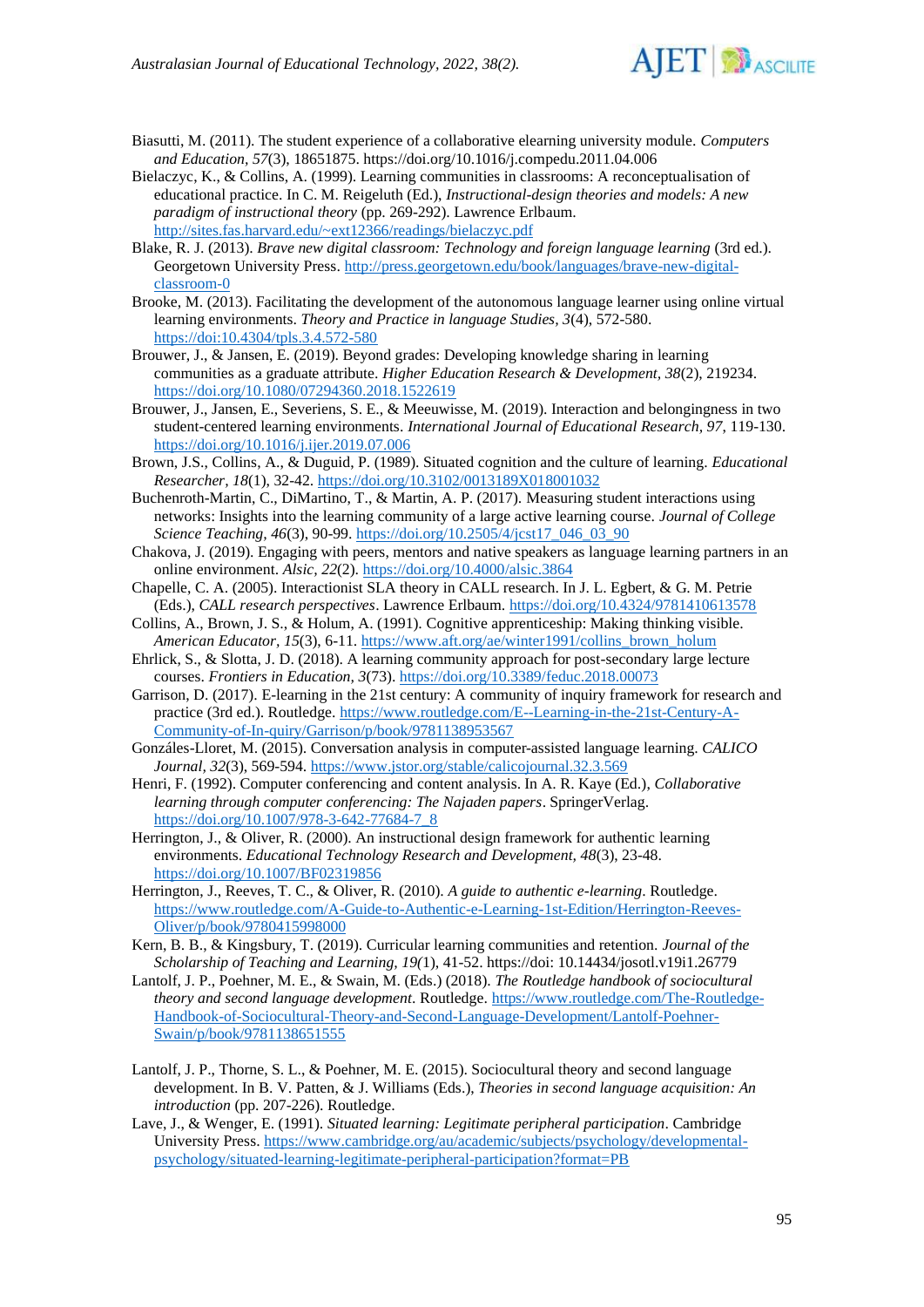

- Lei, S., Gorelick, D., Short, K., Smallwood, L., & Wright-Porter, K. (2011). Academic cohorts: Benefits and drawbacks of being a member of a community of learners. *Education, 131*(3), 497-504. https[://eric.ed.gov/?id=EJ996368](https://eric.ed.gov/?id=EJ996368)
- Levy, M., & Stockwell, G. (2013). *CALL dimensions: Options and issues in computer-assisted language learning.* Routledge. <https://doi.org/10.4324/9780203708200>
- Martin, F., Parker, M. A., & Deale, D. F. (2012). Examining interactivity in synchronous virtual classrooms. *International Review of Research in Open and Distributed Learning, 13*(3), 228-261. <https://doi.org/10.19173/irrodl.v13i3.1174>
- Masika, R., & Jones, J. (2016). Building student belonging and engagement: Insights into higher education students' experiences of participating and learning together. *Teaching in Higher Education, 21*(2), 138-150.<https://doi.org/10.1080/13562517.2015.1122585>
- Miles, M. B., Huberman, A. M., & Saldana, J. (2013). *Qualitative data analysis: A methods sourcebook* (4th ed.). Sage. <https://au.sagepub.com/en-gb/oce/qualitative-data-analysis/book246128>
- Nye, A. (2015). Building and online academic learning community among undergraduate students. *Distance Education, 36*(1), 115-128. <https://doi.org/10.1080/01587919.2015.1019969>
- Patton, M. Q. (2014). *Qualitative research & evaluation methods: Integrating theory and practice* (4th ed.). SAGE[. https://study.sagepub.com/patton4e](https://study.sagepub.com/patton4e)
- Petersen, K., & Sachs, R. (2015). The language classroom in the age of networked learning. In R. P. Leow, L. Cerezo, & M. Baralt (Eds.), *A psycholinguistic approach to technology and language learning* (pp. 3-22). De Gruyter Mouton.<https://doi.org/10.1515/9781614513674>
- Pike, G., Kuh, G. D., & McCormick, A. C. (2011). An investigation of the contingent relationships between learning community participation and student engagement. *Research in Higher Education, 52*(3), 300-322.<https://doi.org/10.1007/s11162-010-9192-1>
- Qian, K., & McCormick, R. (2014). Building course cohesion: The use of online forums in distance Chinese language learning. *Computer Assisted Language Learning, 27*(1), 4469. <https://doi.org/10.1080/09588221.2012.695739>
- Reeves, T. C. (2006). Design research from a technology perspective. In J. van den Akker, K. Gravemeijer, S. McKenney, & N. Nieveen (Eds.), *Educational design research* (pp. 52-66). Routledge. [https://www.routledge.com/Educational-Design-Research/Van-den-Akker-Gravemeijer-](https://www.routledge.com/Educational-Design-Research/Van-den-Akker-Gravemeijer-McKenney-Nieveen/p/book/9780415396356)[McKenney-Nieveen/p/book/9780415396356](https://www.routledge.com/Educational-Design-Research/Van-den-Akker-Gravemeijer-McKenney-Nieveen/p/book/9780415396356)
- Rocconi, L. M. (2011). The impact of learning communities on first year students' growth and development in college. *Research in Higher Education, 52*(2), 178-193. <https://doi.org/10.1007/s11162-010-9190-3>
- Scardamalia, M., & Bereiter, C. (2006). Knowledge building: Theory, pedagogy, and technology. In K. Sawyer (Ed.), *Cambridge handbook of the learning sciences* (pp. 97-118). Cambridge University Press. <https://doi.org/10.1017/CBO9781139519526.025>
- Sert, O., & Balaman, U. (2018). Orientations to negotiated language and task rules in online L2 interaction. *ReCALL, 30*(3), 355-374.<https://doi.org/10.1017/S0958344017000325>
- van Compernolle, R. A. (2015). *Interaction and second language development: A Vygotskian perspective* (Vol. 44). John Benjamins Publishing. <https://doi.org/10.1075/lllt.44>
- Wang, M. (2010). Online collaboration and offline interaction between students using asynchronous tools in blended learning. *Australasian Journal of Educational Technology, 26*(6), 830-846. <https://doi.org/10.14742/ajet.1045>
- Wenger, E. (1998). *Communities of practice: Learning, meaning, and identity.* Cambridge University Press. [https://www.cambridge.org/au/academic/subjects/psychology/social-psychology/communities](https://www.cambridge.org/au/academic/subjects/psychology/social-psychology/communities-practice-learning-meaning-and-identity?format=PB)[practice-learning-meaning-and-identity?format=PB](https://www.cambridge.org/au/academic/subjects/psychology/social-psychology/communities-practice-learning-meaning-and-identity?format=PB)
- Wenger, E., McDermott, R., & Snyder, W. (2002). *Cultivating communities of practice: A guide to managing knowledge*. Harvard Business School Press. [https://hbsp.harvard.edu/product/3308-HBK-](https://hbsp.harvard.edu/product/3308-HBK-ENG)[ENG](https://hbsp.harvard.edu/product/3308-HBK-ENG)
- Wilkins, B. (2018). Asynchronous collaboration integrating online learning in the foreign language classroom. *The Journal of Language Learning and Teaching, 8*(2), 101-108. <https://dergipark.org.tr/en/pub/jltl/issue/42266/508539>

**Corresponding author**: Mariolina Pais Marden, mpm@uow.edu.au

**Copyright**: Articles published in the Australasian Journal of Educational Technology (AJET) are